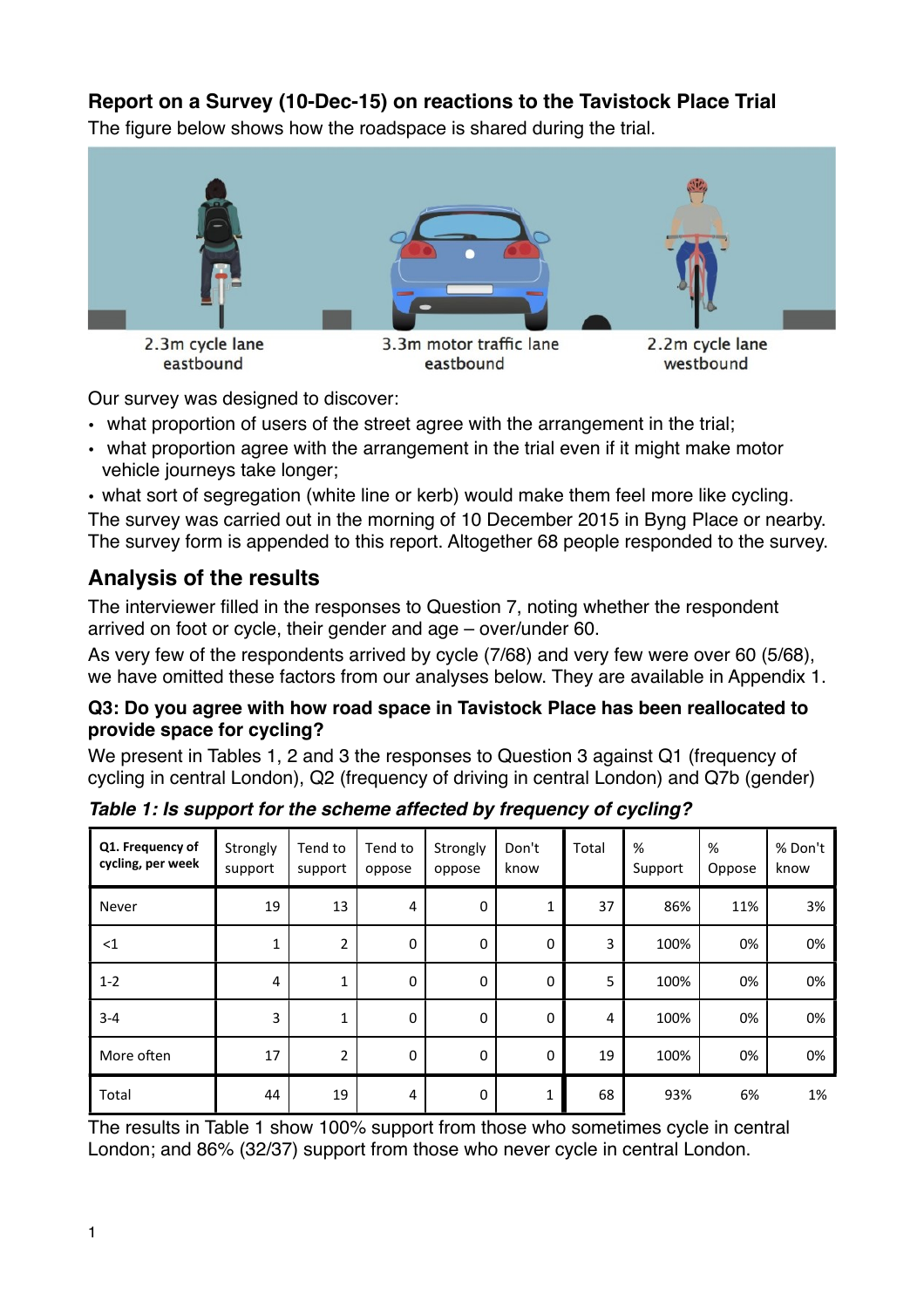### *Table 2: Is support for the scheme affected by frequency of driving?*

Since none of the respondents said that they drive 3-4 times a week or more often, we have omitted these categories from our tables.

| Q2 Frequency of<br>driving, per week | Strongly<br>support | Tend to<br>support | Tend to<br>oppose | Strongly<br>oppose | Don't<br>know | Total | %<br>Support | %<br>Oppose | % Don't<br>know |
|--------------------------------------|---------------------|--------------------|-------------------|--------------------|---------------|-------|--------------|-------------|-----------------|
| Never                                | 38                  | 17                 | 2                 | 0                  | 0             | 57    | 96%          | 4%          | 0%              |
| $<$ 1                                | 0                   |                    | 0                 | 0                  | 1             | 3     | 67%          | 0%          | 33%             |
| $1 - 2$                              | 6                   | 0                  | 2                 | 0                  | 0             | 8     | 75%          | 25%         | 0%              |
| Total                                | 44                  | 19                 | 4                 | 0                  | 1             | 68    |              |             |                 |

The results in Table 2 show 96% support from people who never drive a car or van in central London; and 73% from those who drive occasionally.

*Table 3: Does gender affect level of support for the scheme?* 

| Q7b Gender | Strongly<br>support | Tend to<br>support | Tend to<br>oppose | Strongly<br>oppose | Don't<br>know | Total | %<br>Support | %<br>Oppose | % Don't<br>know |
|------------|---------------------|--------------------|-------------------|--------------------|---------------|-------|--------------|-------------|-----------------|
| M          | 27                  | 14                 | h<br>۷            | 0                  | ┻             | 44    | 93%          | 5%          | 2%              |
| F          | 17                  | 5                  | h<br>۷            | 0                  | 0             | 24    | 92%          | 8%          | 0%              |
| Total      | 44                  | 19                 | 4                 | 0                  |               | 68    |              |             |                 |

No gender bias is evident

#### **Overall comments on Q3**

Almost two-thirds of the respondents were men; there was no difference between the level of support shown by men (93%) and women (92%). The overwhelming majority of the respondents said that they support this new arrangement of roadspace.

#### **Q4: If this change means that some journeys by motor vehicle in the area would take longer, would that make any difference to your view?**

We examine whether responses to this question are affected by frequency of cycling, driving and gender.

| Q1 Frequency of<br>cycling, per week | Support        | Don't<br>support | Don't<br>know | <b>Total</b> | %<br>Support | %<br>Oppose | %Don't<br>know |
|--------------------------------------|----------------|------------------|---------------|--------------|--------------|-------------|----------------|
| Never                                | 33             | 4                | 0             | 37           | 89%          | 11%         | 0%             |
| $<$ 1                                | $\overline{2}$ | $\Omega$         | 1             | 3            | 67%          | 0%          | 33%            |
| $1 - 2$                              | $\overline{4}$ | $\mathbf 0$      | 1             | 5            | 80%          | 0%          | 20%            |
| $3 - 4$                              | $\overline{4}$ | $\Omega$         | 0             | 4            | 100%         | 0%          | 0%             |
| More often                           | 14             | $\mathbf{1}$     | 4             | 19           | 74%          | 5%          | 21%            |
| Total                                | 57             | 5                | 6             | 68           | 84%          | 7%          | 9%             |

*Table 4: Influence of cycling on responses to Q4*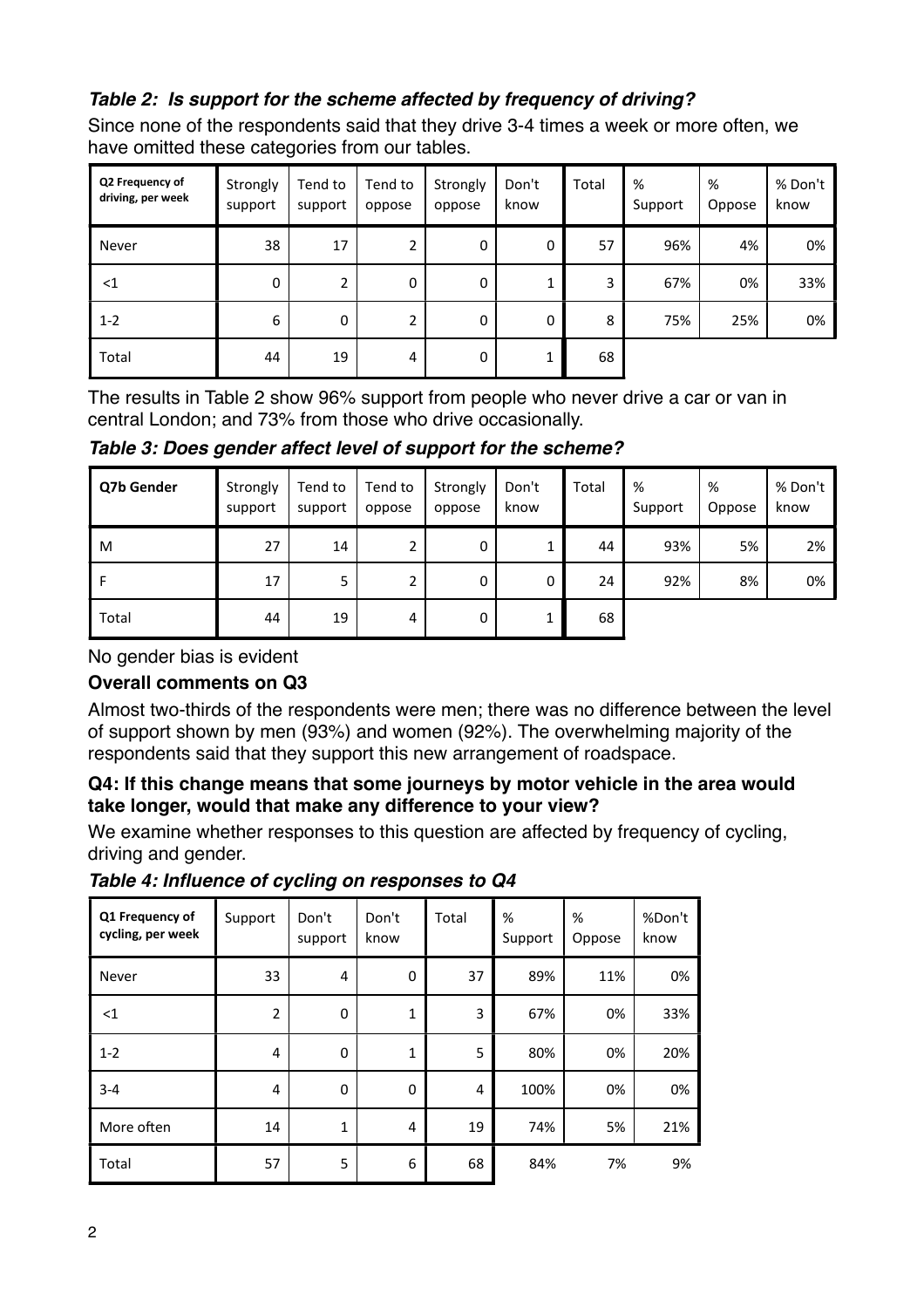The results in Table 4 (compared with Table 1) indicate that those who never cycle are not influenced by whether or not journey times would be increased; however, among both occasional and frequent cyclists, support for the scheme drops slightly, as there are more 'Don't know' responses.

| Q2 Frequency of<br>driving, per week | Support | Don't<br>support | Don't<br>know | Total | %<br>Support | %<br>Oppose | %Don't<br>know |
|--------------------------------------|---------|------------------|---------------|-------|--------------|-------------|----------------|
| Never                                | 49      | 4                | 4             | 57    | 86%          | 7%          | 7%             |
| $<$ 1                                | 2       | 0                | 1             | 3     | 67%          | 0%          | 33%            |
| $1 - 2$                              | 6       | 1                | 1             | 8     | 75%          | 13%         | 13%            |
| Total                                | 57      | 5                | 6             | 68    |              |             |                |

*Table 5: Impact of frequency of driving on responses to Q4*

The results (compared with Table 2) indicate a slight drop in support from those who never drive a car or van in central London (there were a few more 'Don't know' and 'Don't support' in this group); But there was no change in support from those who drive 1-2 times a week.

*Table 5: Does gender affect level of support for the scheme?*

| Q7b Gender | Support | Don't<br>support | Don't<br>know | Total | % Support | % Oppose | % Don't<br>know |
|------------|---------|------------------|---------------|-------|-----------|----------|-----------------|
| M          | 37      | 3                | 4             | 44    | 84%       | 7%       | 9%              |
| F          | 20      |                  | 2             | 24    | 83%       | 8%       | 8%              |
| Total      | 57      | 5                | 6             | 68    |           |          |                 |

The possibility that the scheme might make some car journeys longer produced more responses in the 'Don't support' and 'Don't know' categories, for both men and women.

### **Conclusions on the main questions (Q3 and Q4)**

We set out to discover:

- i. what proportion of users of the street agree with the arrangement in the trial;
- ii. what proportion agree with the arrangement in the trial even if it might make motor vehicle journeys take longer.

The result of (i) is an overwhelming 93% of respondents in favour of the arrangement in the trial.

The result of (ii) indicates that support is still very high, at 84%, even if the changes may delay motor vehicles. Only five people were opposed to the scheme, the other six saying "don't know".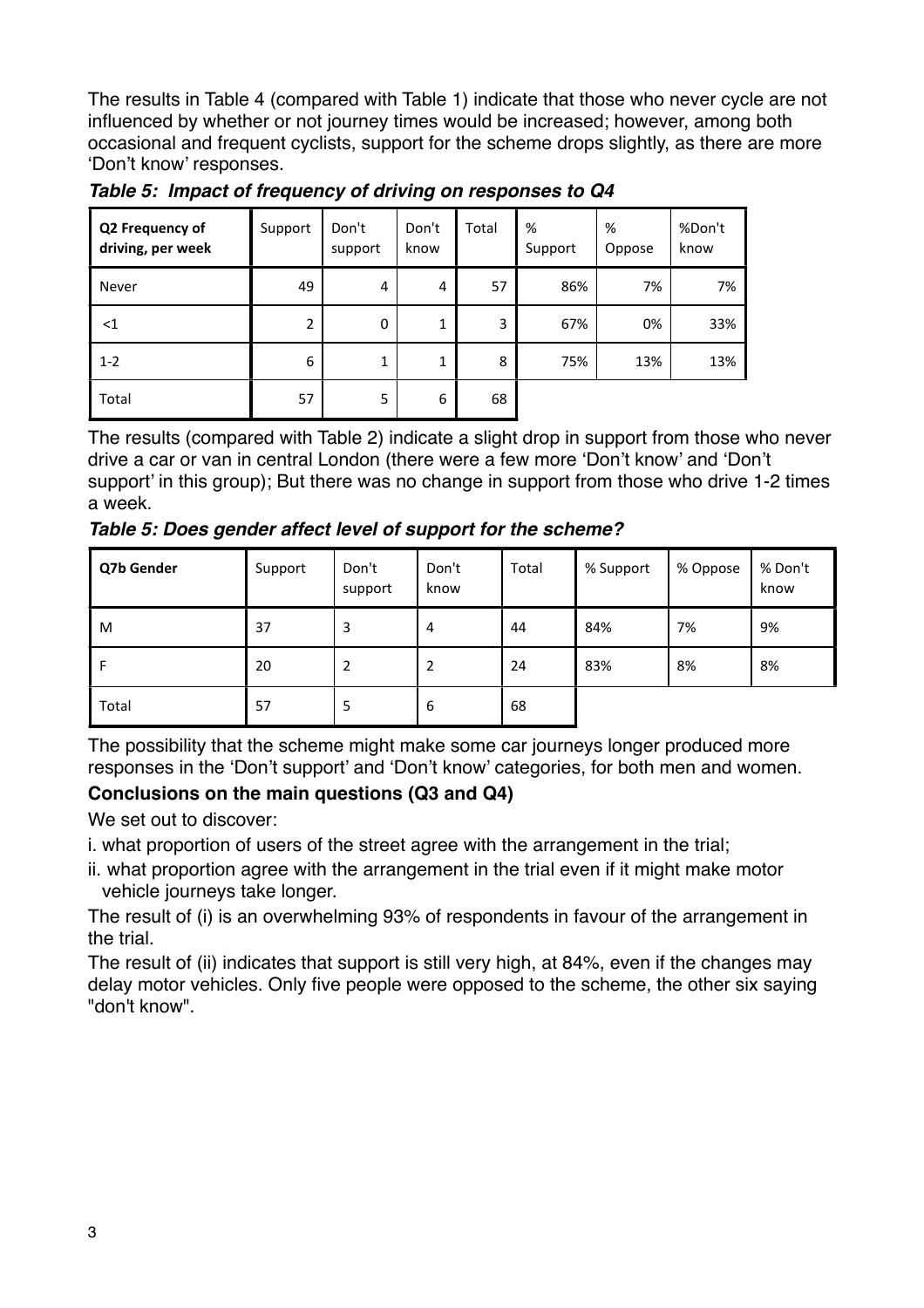### **Questions 5 and 6: white line vs kerb separation**

Questions 5 and 6 were designed to discover what sort of separation (painted white line or kerb) would make the respondents feel safer cycling. The question asked: "how much safer would you feel about cycling more in central London?".

**Q5: in a cycle lane with a painted white line between cyclists and motor traffic**

We present in Table 7 the responses to Question 5 against Q1 (frequency of cycling in central London).

| Table 7: The relation between frequency of cycling and feeling safer with white line |  |
|--------------------------------------------------------------------------------------|--|
| separation                                                                           |  |

| Q1 Frequency of<br>cycling, per week | Much<br>safer | Little<br>safer | Not much<br>safer | Not at<br>all safer | Don't<br>know           | Total | % Safer | % Not<br>safer | % Don't<br>know |
|--------------------------------------|---------------|-----------------|-------------------|---------------------|-------------------------|-------|---------|----------------|-----------------|
| Never                                | 16            | 14              | 1                 | 4                   | $\overline{\mathbf{c}}$ | 37    | 81%     | 14%            | 5%              |
| <1                                   | $\mathbf 0$   | 3               | $\mathbf 0$       | $\boldsymbol{0}$    | $\boldsymbol{0}$        | 3     | 100%    | 0%             | 0%              |
| $1 - 2$                              | $\mathbf 0$   | 3               | 1                 | 1                   | $\mathbf 0$             | 5     | 60%     | 40%            | 0%              |
| $3 - 4$                              | $\mathbf{1}$  | $\mathbf{1}$    | $\mathbf 0$       | $\overline{2}$      | $\boldsymbol{0}$        | 4     | 50%     | 50%            | 0%              |
| More often                           | 3             | 6               | 3                 | 5                   | $\overline{2}$          | 19    | 47%     | 42%            | 11%             |
| Total                                | 20            | 27              | 5                 | 12                  | 4                       | 68    |         |                |                 |

This shows that of the 37 people who never cycle, 81% felt that a lane with a painted white line would make them feel safer. Regular cyclists however were much less likely to feel that a white line increased their safety; almost half of them said that a white line did not make them feel much safer when cycling in traffic.

The next question asked: "how much safer would you feel about cycling more in central London?".

### **Q6. in a cycle lane with a kerb between cyclists and motor traffic?**

| Table 8: The relation between frequency of cycling and feeling safe in a cycle lane |  |
|-------------------------------------------------------------------------------------|--|
| with a kerb between cyclists and motor traffic                                      |  |

| Q1 Frequency of<br>cycling, per week | Much<br>safer | Little<br>safer  | Not much<br>safer | Not at<br>all safer | Don't<br>know    | Total | % Safer | % Not<br>safer | % Don't<br>know |
|--------------------------------------|---------------|------------------|-------------------|---------------------|------------------|-------|---------|----------------|-----------------|
| Never                                | 26            | 7                | $\boldsymbol{0}$  | 3                   | $\mathbf 1$      | 37    | 89%     | 8%             | 3%              |
| <1                                   | 3             | $\pmb{0}$        | $\boldsymbol{0}$  | $\mathbf 0$         | $\boldsymbol{0}$ | 3     | 100%    | 0%             | 0%              |
| $1 - 2$                              | 4             | $\pmb{0}$        | $\boldsymbol{0}$  | $\pmb{0}$           | $\mathbf{1}$     | 5     | 80%     | 0%             | 20%             |
| $3 - 4$                              | 4             | $\boldsymbol{0}$ | $\boldsymbol{0}$  | $\pmb{0}$           | $\boldsymbol{0}$ | 4     | 100%    | 0%             | 0%              |
| More often                           | 15            | $\mathbf{1}$     | 1                 | $\mathbf 0$         | $\overline{2}$   | 19    | 84%     | 5%             | 11%             |
| Total                                | 52            | 8                | 1                 | 3                   | 4                | 68    |         |                |                 |

This shows that of the 37 people who never cycle, 89% felt that a lane with a kerb would make them feel safer. And 87% of more frequent cyclists felt that kerb separation made them feel safer.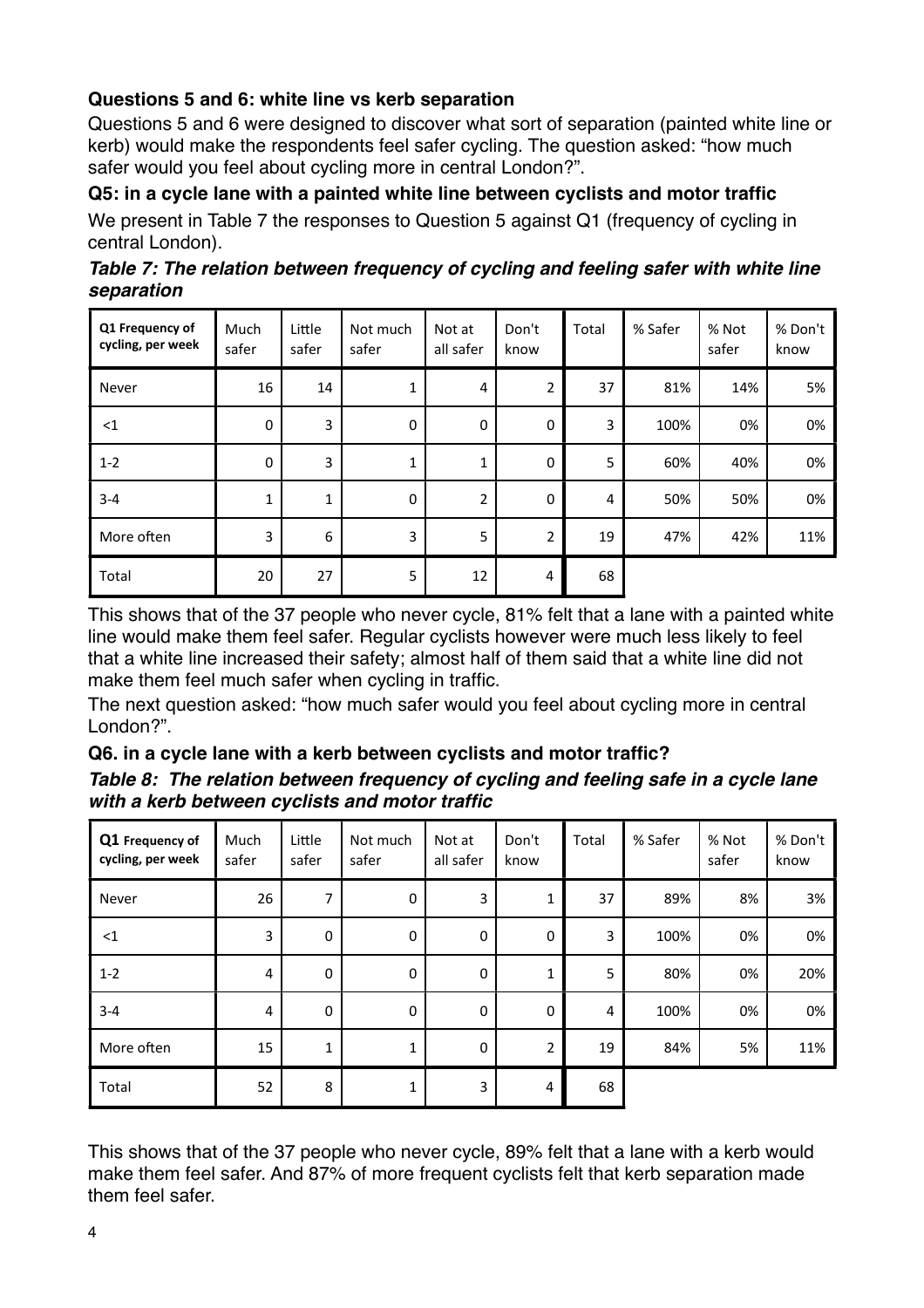This indicates that some measure of infrastructure, such as kerb separation, might encourage people to try cycling. More frequent cyclists were less likely to feel that white lines afforded much safety and the majority felt that kerb separation gave them better protection.

#### **Conclusions to Questions 5 and 6: white lines and kerb separation:**

The interviewers said that these questions were less clear, because some respondents did not understand the meaning of 'lane with a white line' and 'lane with a kerb'. It was also felt that asking the two questions independently did not allow respondents to say whether one was better (or worse) than the other.

### **Summary of our conclusions**

In our survey in Byng Place, we interviewed 68 people; the vast majority arrived on foot and the vast majority were under 60.

Of this group a little over half (37/68) said that they never cycle in central London.

When asked whether they agree with *how road space in Tavistock Place has been reallocated to provide space for cycling*, we found 100% support from those who sometimes cycle in central London; and 86% (32/37) support from those who never cycle in central London.

Of the group surveyed, the vast majority (57/68) said they never drive a car or van in central London. The remaining 11 said they drive up to twice a week.

In relating support to the frequency of driving, we found 96% support from people who never drive a car or van in central London; and 73% from those who drive occasionally.

We also asked *if this change means that some journeys by motor vehicle in the area would take longer, would that make any difference to your view*?

We found that the possibility that the scheme might make some car journeys longer produced more responses in the 'Don't support' and 'Don't know' categories. But we found that support is still very high, at 84%, even if the changes may delay motor vehicles. Only five people were opposed to the scheme, the other six saying "don't know".

Regarding whether painted lanes or kerb separation might encourge people to try cycling, we found that some measure of infrastructure, such as kerb separation, might encourage people to try cycling. More frequent cyclists were less likely to feel that white lines afforded much safety and the majority felt that kerb separation gave them better protection.

11 January 2015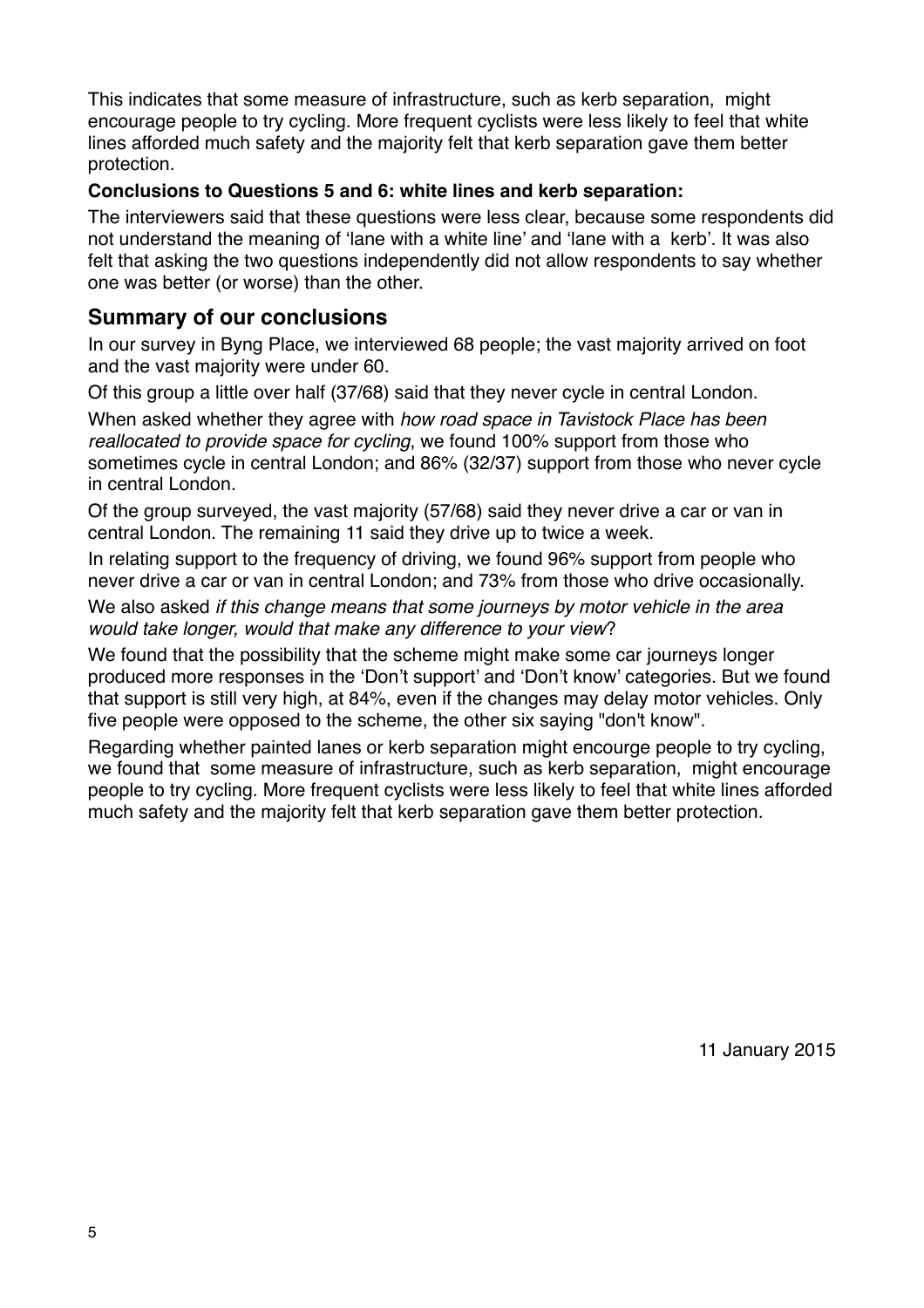### **Appendix 1.**

### **Responses to Questions 3 and 4 by age and means of arrival**

We have not been able to draw any conclusions from the following analysis by age or by means of arrival.

#### *Q3: Do you agree with how road space in Tavistock Place has been reallocated to provide space for cycling?*

Is support for the scheme affected by mode of arrival (on foot or cycling)?

| Q7a Arrived by | Strongly<br>support | Tend to<br>support | Tend to<br>oppose | Strongly<br>oppose | Don't<br>know | Total | %<br>Support | %<br>Oppose | % Don't<br>know |
|----------------|---------------------|--------------------|-------------------|--------------------|---------------|-------|--------------|-------------|-----------------|
| Cycling        | 6                   |                    | 0                 | 0                  | 0             | ⇁     | 100%         | 0%          | 0%              |
| Foot           | 38                  | 18                 | 4                 | 0                  | 1             | 61    | 92%          | 7%          | 2%              |
| Total          | 44                  | 19                 | 4                 | 0                  |               | 68    |              |             |                 |

#### Is support for the scheme affected by age (over or under 60)?

| Q7a over 60? | Strongly<br>support | Tend to<br>support | Tend to<br>oppose | Strongly<br>oppose | Don't<br>know | Total | %<br>Support | %<br>Oppose | % Don't<br>know |
|--------------|---------------------|--------------------|-------------------|--------------------|---------------|-------|--------------|-------------|-----------------|
| Υ            | 3                   |                    |                   | 0                  | 0             | 5     | 80%          | 20%         | 0%              |
| N            | 41                  | 18                 | 3                 | 0                  | ┸             | 63    | 94%          | 5%          | 2%              |
| Total        | 44                  | 19                 | 4                 | 0                  | 1             | 68    |              |             |                 |

### *Q4: If this change means that some journeys by motor vehicle in the area would take longer, would that make any difference to your view?*

Is support for the scheme affected by mode of arrival (on foot or cycling).

| Q7a Arrived by | Support | Don't<br>support | Don't<br>know  | Total | % Support | % Oppose | % Don't<br>know |
|----------------|---------|------------------|----------------|-------|-----------|----------|-----------------|
| Cycling        | Ь       | $\Omega$         | 2              |       | 71%       | 0%       | 29%             |
| Foot           | 52      | ь                | $\overline{4}$ | 61    | 85%       | 8%       | 7%              |
| Total          | 57      | 5                | 6              | 68    |           |          |                 |

Is support for the scheme affected by age (over or under 60)?